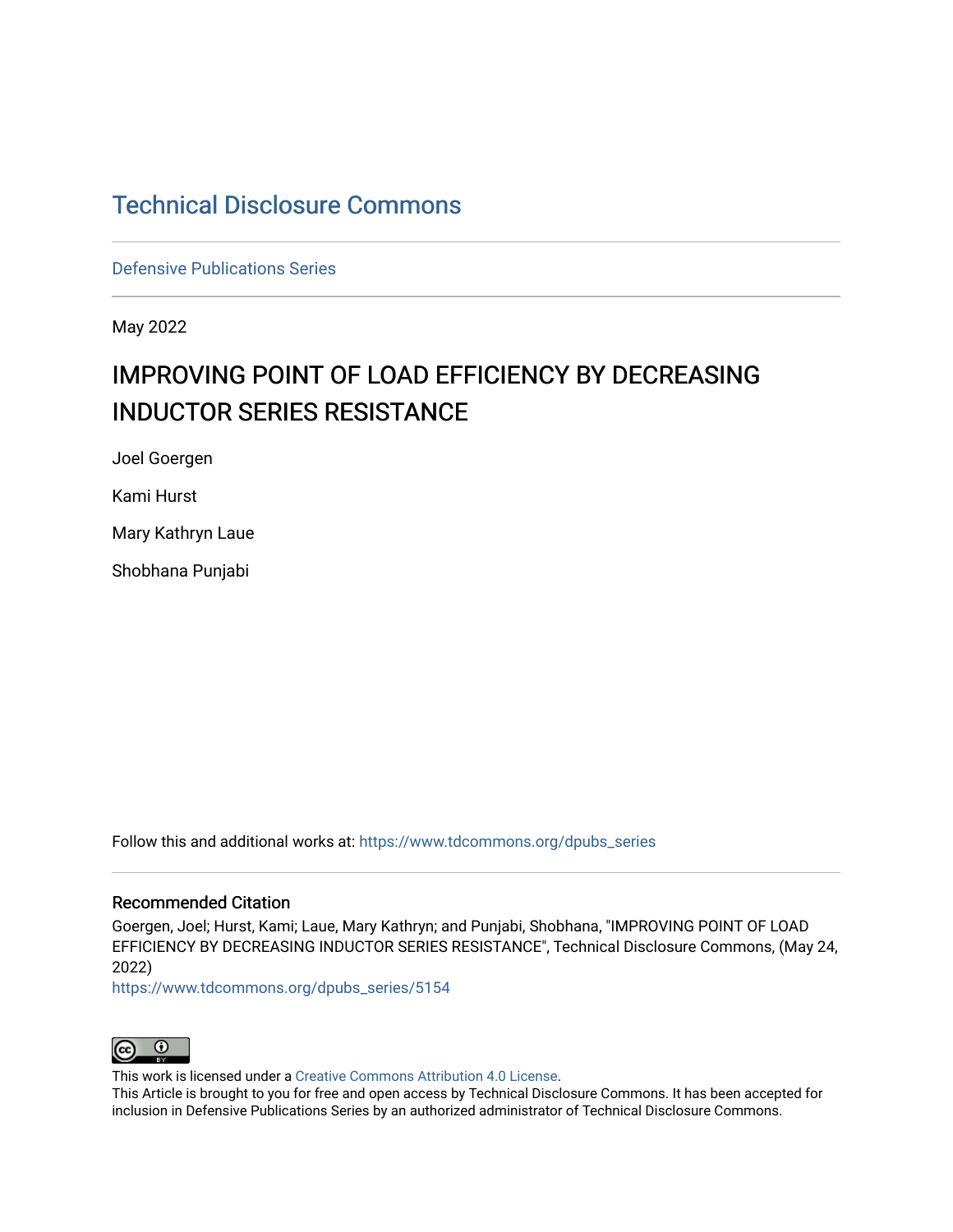### IMPROVING POINT OF LOAD EFFICIENCY BY DECREASING INDUCTOR SERIES RESISTANCE

AUTHORS: Joel Goergen Kami Hurst Mary Kathryn Laue Shobhana Punjabi

#### ABSTRACT

The manufacturers of electronic devices are constantly searching for efficiency improvements in point-of-load (POL) devices. To address that need, techniques are presented herein that support using low-cost graphite powder to improve inductor series resistance and conductivity. Under aspects of the presented techniques, multi-layer graphene may also be used to achieve significantly higher efficiency gains. It is anticipated that application of the presented techniques will yield a nominal gain of between 0.1% and 0.2%, which is significant when such a solution is applied to the many POLs that reside within a single design and across the millions of units that are sold.

#### DETAILED DESCRIPTION

The manufacturers of electronic devices are constantly searching for efficiency improvements in point-of-load (POL) devices. In particular, in connection with manufacturer net zero initiatives (which seek a balance between the amount of greenhouse gas that is produced and the amount that is removed from the atmosphere) every possible improvement will benefit a manufacturer.

For example, the total system power efficiency in one network equipment vendor's new device suite is approximately 85% to 87%. Most of the low-hanging fruit to recover additional efficiencies has already been addressed in the use of integrated graphene in power planes, and in many other efforts that attempt to increase power efficiency.

Attaining the desired improvements that were referenced above is further complicated by application-specific integrated circuit (ASIC) designs which draw significant current in very small areas. In the recent past, ASIC power consumption was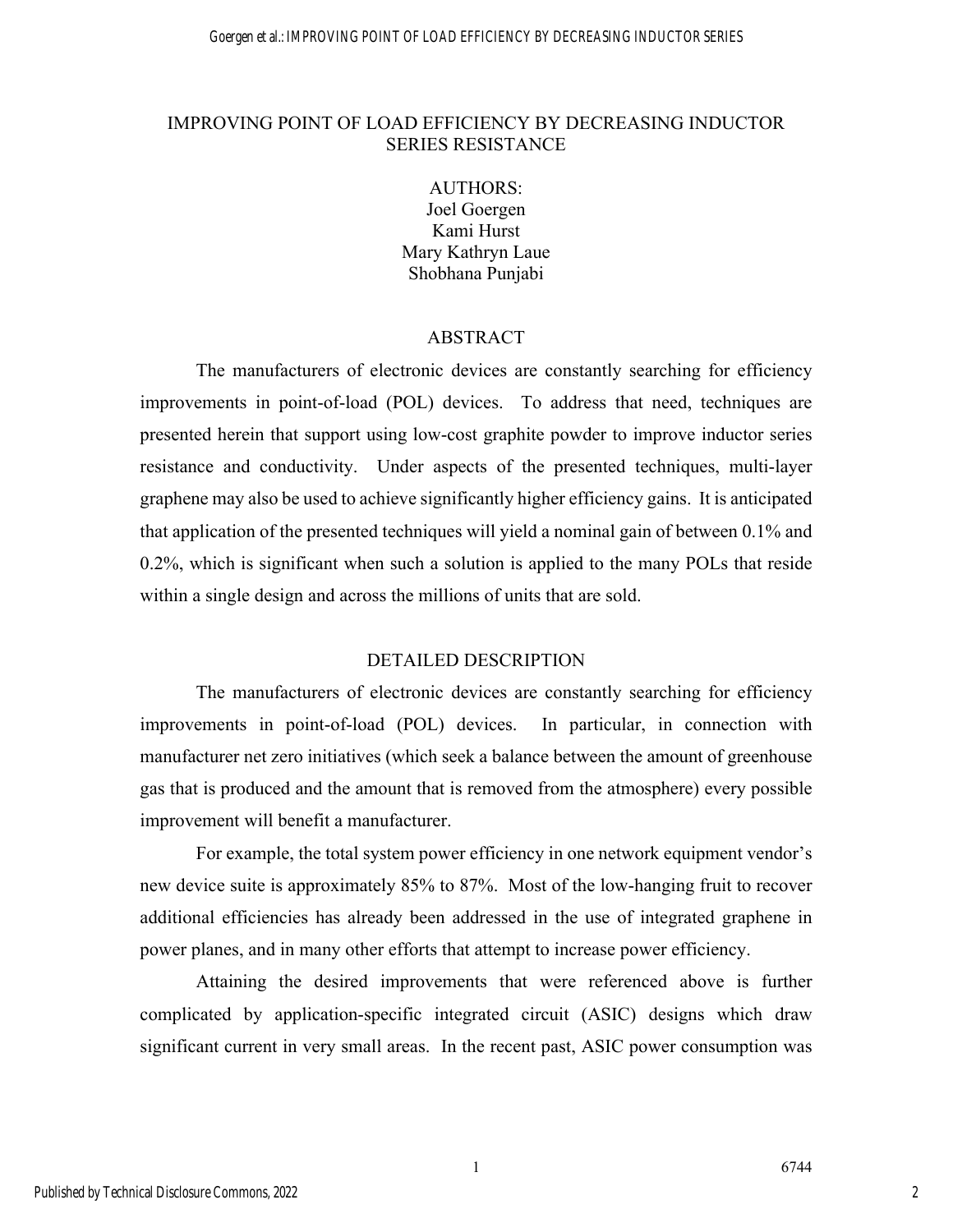less than 60 watts (W). Presently, it is surpassing 800W. With only a 0.6 volt (V) range for the rail, the massive amount of current that is required becomes clear.

To address the challenges that were described above, techniques are presented herein that support the application of graphite or graphene to the conductor that is passing through the magnetic structure comprising an inductor. Application of aspects of the presented techniques improve the efficiency of an inductor, particularly inductors that are used in POL devices.

Figure 1, below, presents a diagram illustrating elements of a wire inductor that may be constructed with a coated conductor according to aspects of the techniques presented herein.



*Figure 1: Exemplary Wire Inductor – Assembled View* 

As depicted in Figure 1, above, the wire inductor may comprise a two-piece ferrite core (identified by the colors teal and gray in the figure) through which passes a rectangular conductor (identified by the color light red in the figure). One end of the conductor may support an input terminus, the other end of the conductor may support an output terminus, and electric current may flow through the conductor.

According to aspects of the techniques presented herein, the indicated rectangular conductor may comprise fine graphite coated copper over plating. Alternatively, multilayer graphene coated copper under surface plating may be employed. Additionally, a conductor may be coated with a fine graphite powder to realize a further improvement to conductivity.

A typical application for a wire inductor as depicted in Figure 1, above, is power delivery in a high-power POL design.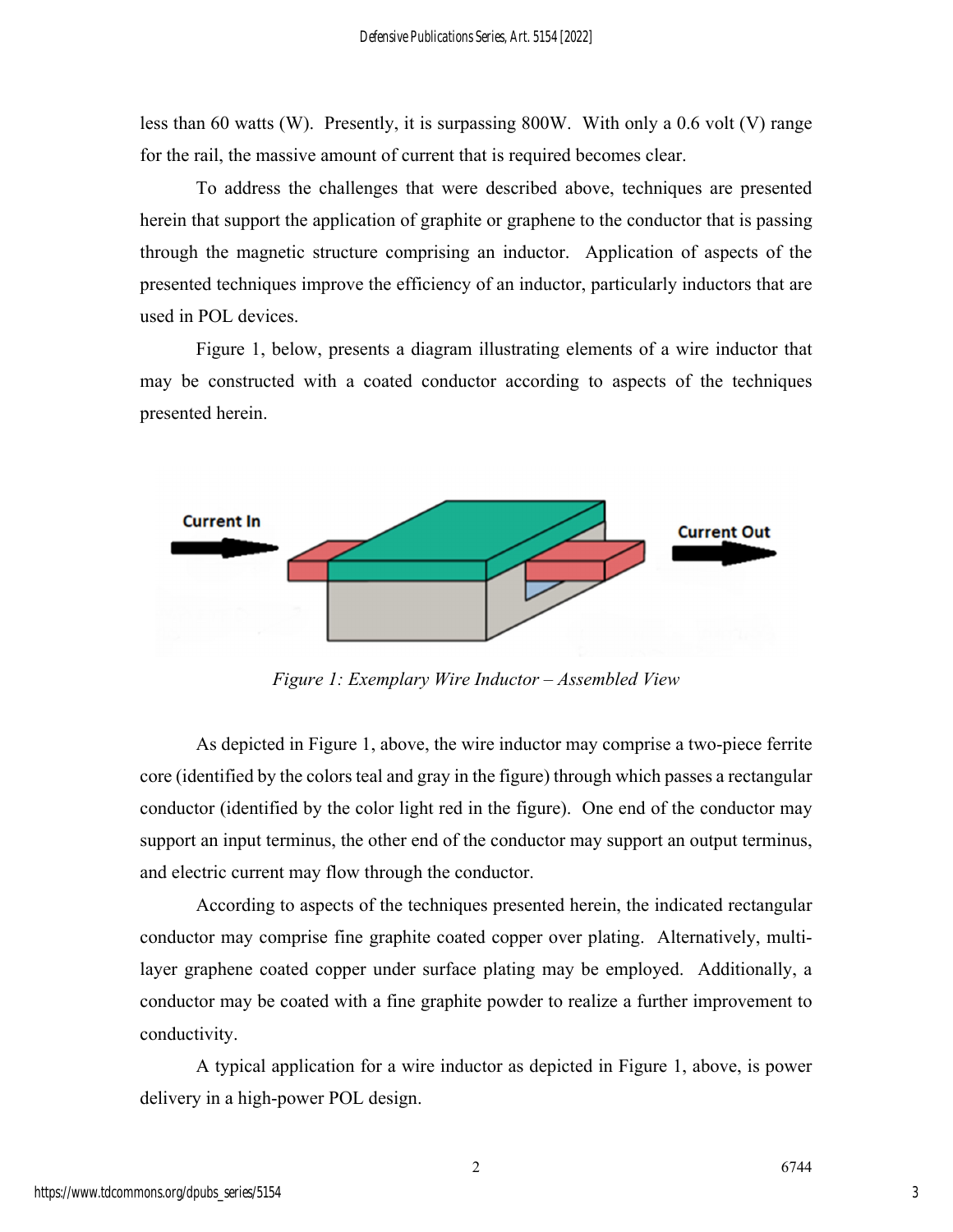Figure 2, below, presents an exploded view of the wire inductor that was depicted in Figure 1, above, thus providing further details regarding aspects of the techniques presented herein.



*Figure 2: Exemplary Wire Inductor – Exploded View* 

As depicted in Figure 2, above, the wire inductor may comprise a core that is composed of a composite ferro-magnetic material (which is identified by the color gray in the figure) and which includes a pass-through chamber. A graphite coated rectangular conductor (which is identified by the color light red in the figure) may reside in the passthrough chamber. A cover that is composed of the same composite ferro-magnetic material as described above (and which is identified by the color teal in the figure) may reside atop the core and may be secured with glue.

Figure 3, below, presents a diagram of a composite version of a ferrite bead inductor that is possible according to aspects of the techniques presented herein.



*Figure 3: Composite Ferrite Bead Inductor – Assembled View*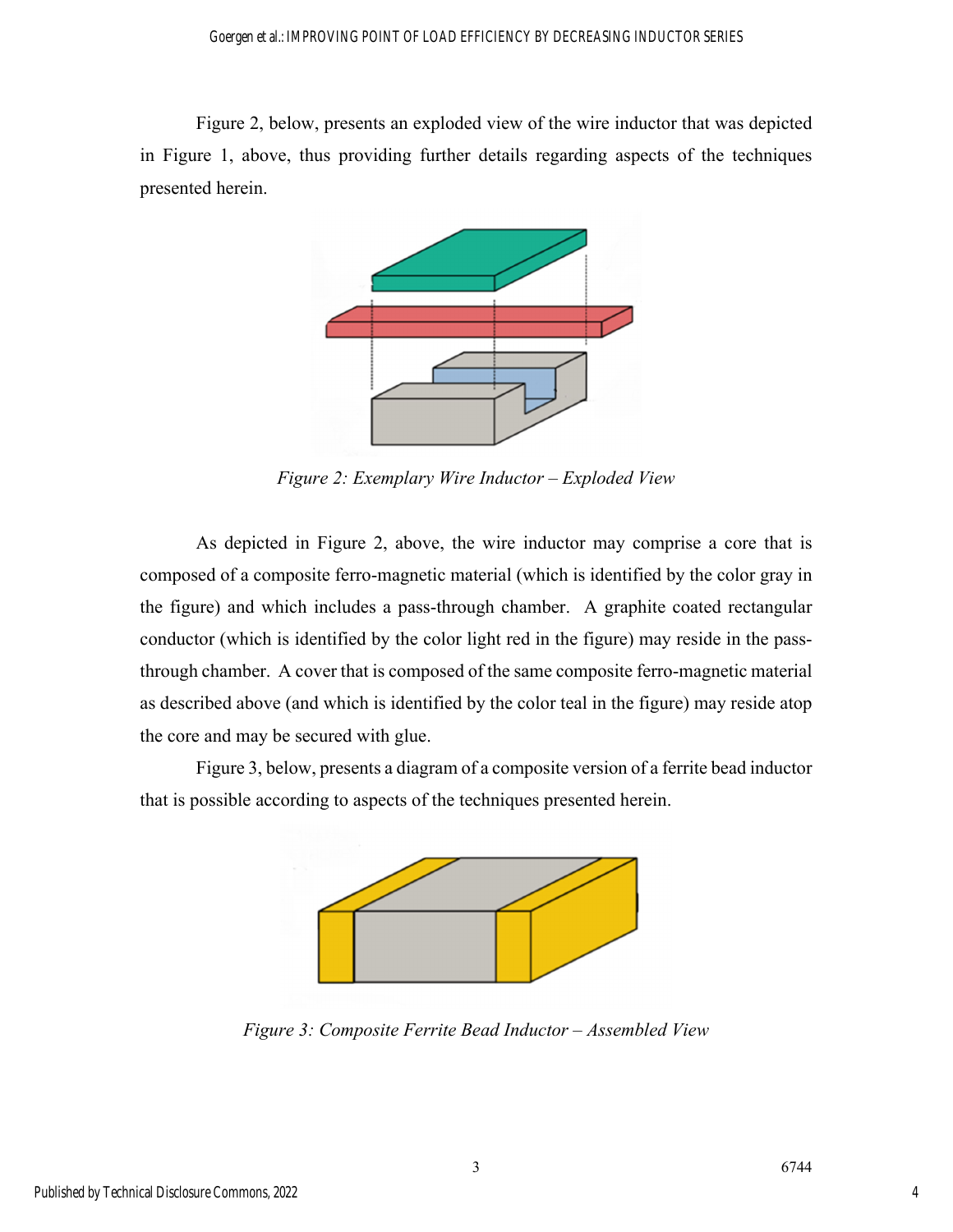As depicted in Figure 3, above, the composite ferrite bead inductor may comprise a ferrite core (which is identified by the color gray in the figure) having, as will be shown in Figure 4, below, a pass-through chamber within which may reside a conductor. Two end caps (which are identified by the color yellow in the figure) may be affixed to the ends of the ferrite core, thus closing off the pass-through chamber.

A fully-assembled composite ferrite bead inductor, as illustrated in Figure 3, above, may, among other things, provide for a more efficient surface-mount technology (SMT) process or be helpful in small footprint applications. A typical application for such a composite ferrite bead inductor is electromagnetic compatibility (EMC) and/or electromagnetic interference (EMI) filtering and low-power applications to control interference.

Figure 4, below, presents an exploded view of the composite ferrite bead inductor that was depicted in Figure 3, above, thus providing further details regarding aspects of the techniques presented herein.



*Figure 4: Composite Ferrite Bead Inductor – Exploded View* 

As depicted in Figure 4, above, the composite ferrite bead inductor may comprise a ferrite core (which is identified by the color gray in the figure) having a pass-through chamber within which may reside a conductor (which is identified by the color light red in the figure). Two end caps (which are identified by the color yellow in the figure) may be affixed to the ends of the ferrite core, thus closing off the pass-through chamber.

Depending upon the specific implementation, simulations have demonstrated that an improvement in inductor efficiency of between 0.03% to 0.25% may be achieved through the application of aspects of the techniques presented herein. Simulations have not demonstrated an improvement beyond 0.5%, thus that value is believed to be the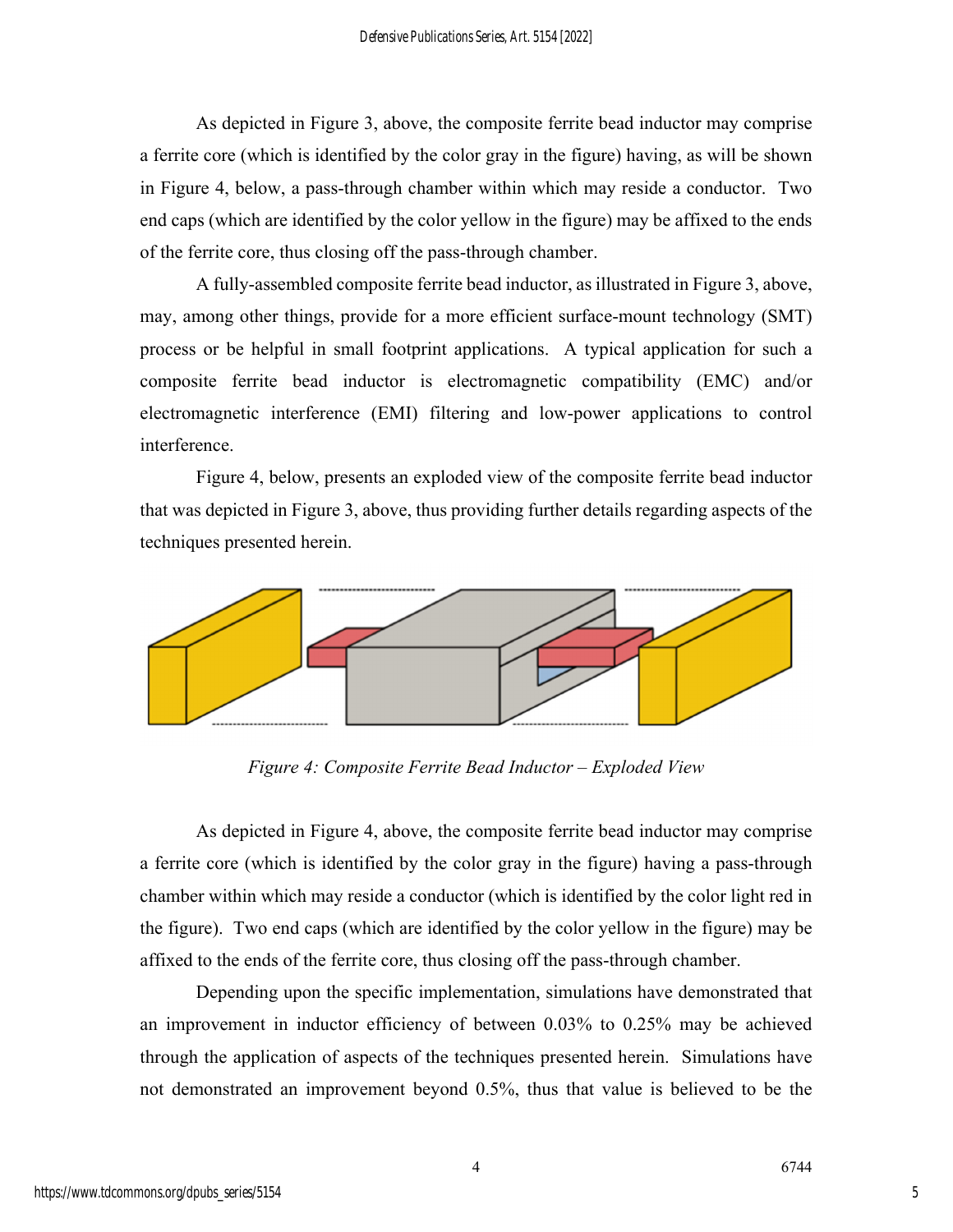experimental maximum gain that may be achieved. Figure 5, below, presents a set of exemplary calculations regarding the efficiency improvements that were described above.

| $NOTE$ :                                        | FINE GRAPHITE WILL IMPACT SERIES RESISTANCE<br>By a 7.7%<br>USING GRAPHENE IN THE SAME STRUCTURE IS<br>EXPECTED TO IMPACT SERIES RESISTANCE IN THE<br>RANGE OF 20% to 60%, DEPOMBENT ON<br>LAYER STRUCTURE OF GRAZHENG LAYERS |                                         |                   |
|-------------------------------------------------|-------------------------------------------------------------------------------------------------------------------------------------------------------------------------------------------------------------------------------|-----------------------------------------|-------------------|
|                                                 | POWER (LASDC) = $T_{\text{max}}^2$ * LRS                                                                                                                                                                                      |                                         |                   |
|                                                 | USING GRAPHITE<br>ASSUME I a 10 AMPS                                                                                                                                                                                          | NO ADOS                                 |                   |
|                                                 | $Rspc \approx 20$ mohms                                                                                                                                                                                                       | $RSE = 22$ Mohms                        |                   |
|                                                 | $P = 100.00020$<br>$= 2D \times W$ LOSS<br>PER PHASE PER POL                                                                                                                                                                  | $P = 100 \cdot 100022$<br>$= 22MW$ LOSS | PER PHASE PER POL |
|                                                 | $EFF$ $GAN = 0.033 \frac{9}{6}$                                                                                                                                                                                               |                                         |                   |
| USING MULTI-LAYER GRAPHENE<br>ASSUME I= ID AMPS |                                                                                                                                                                                                                               |                                         |                   |
|                                                 | $R$ SDC 2, $15$ Mohas                                                                                                                                                                                                         |                                         |                   |
|                                                 | $P = 100.60015$<br>$= 15 \text{ mJ}$ LOSS<br>PER PHASE PER POL<br>USING 3 LAYERS GRAPHENE<br>AS SHOWN IN PROVIOUS COPPER<br>PLANE FILING.                                                                                     |                                         |                   |
|                                                 | EFF $GAND = 0.117$ %                                                                                                                                                                                                          |                                         |                   |
|                                                 | WE THINK THE MAROVEMENT MAXIMIZES<br>AT 0.25% BASED ON GRAPHERE COPPER<br>PLANE ANALYSIS.                                                                                                                                     |                                         |                   |

*Figure 5: Exemplary Efficiency Improvement Calculations* 

It is anticipated that application of the presented techniques will yield a nominal gain of between 0.1% and 0.2%, which is significant when such a solution is applied to the many POLs that reside within a single design and across the millions of units that are sold.

Figure 6, below, depicts elements of an exemplary circuit incorporating inductors in a multi-phase power supply within a POL.